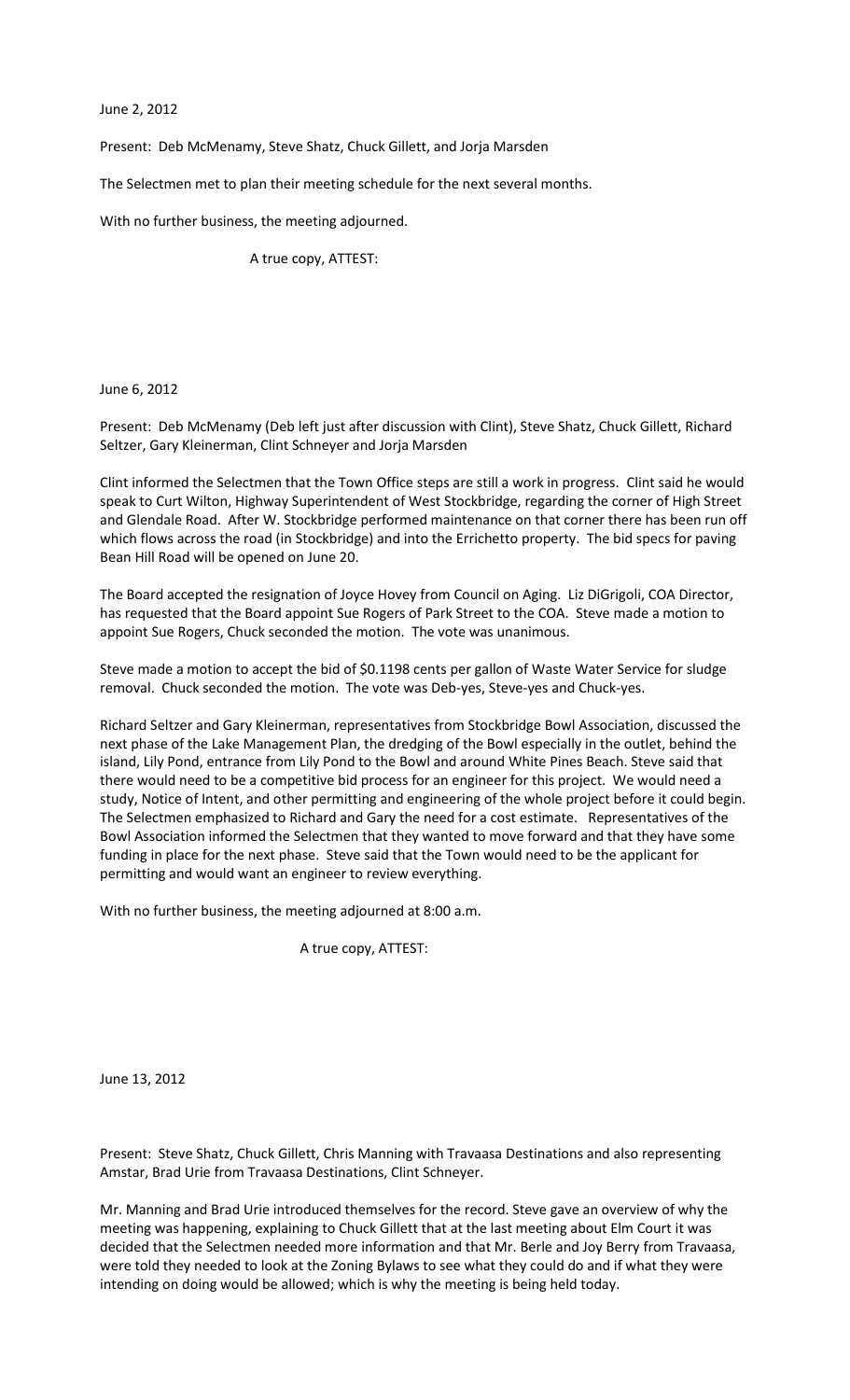The concept of Travaasa is to bring in local food, local arts and allow the people who are staying at the Hotels to experience the local culture of wherever the Hotel is. Travaasa found Elm Court and liked it and is now under contract to purchase the property in the next month. Mr. Manning wanted to come and meet with the Selectmen to begin working together, he understands that he cannot get approval because of the zoning process.

The CEO of Amstar and Joy Berry came before the Selectmen a month ago and felt they had a good meeting so all the plans to expand Elm Court by 70 rooms has been put to paper to present to the Selectmen showing that they tried very hard to preserve the original building.

Chuck asked what Amstar is. Mr. Manning explained that it is a Real Estate investing Company based in Denver, Colorado that has been around for about 25 years and is basically the money that is behind the Travaasa Destinations Company.

Brad showed the site plans and elevation renderings of what they plan to do. The plans have been drawn up in accordance with the Cottage Era Estate Zoning Bylaw as well as the Scenic Mountain Act. The plan is to add a new 76 room 3 to 4 story building on the North side of the drive where the property drops off so that the building will basically be hidden. The front of the building closer to the main house will be a 3 story building at 10 foot grade but the part of the building further down the slope will be a 4 story building at zero grade. The thought is to not take away from the existing main house and to keep the building essentially hidden from Old Stockbridge Road. The other thought was to make sure that no views from the Mansion would be disrupted because there are incredible views looking back to the West and to also preserve the open space.

Bob Berle under his special Permit was approved to have his 18 rooms as guest rooms as his Bed and Breakfast in the Main house. Travaasa would be requesting a total of 90 guest rooms. Some of the rooms in the Main house will not be counted as many of them do not have bathrooms. Also the bachelor wing is still in disrepair from the many years of being shut down. They believe they can get a total of 15 good guest rooms in the Main house by adding some into the Bachelor wing. They do not want to exceed 90 guest rooms so the new building will only have 76 guest rooms.

Chuck asked if it would remain a Bed and Breakfast. Travaasa considers it a leisure resort and hotel that would serve dinner just to the guests. However, they can't exactly say that it would be closed to the public however; they don't believe they will get much business from the public. Phase two of the project is by the residential homes where there is a stable barn and Bob Berle has had that approved for a restaurant. Travaasa's thought is to re-open that as a restaurant, open it to the public and to reactivate the greenhouses. The kitchen in the Mansion will be improved and it would be only for guests. However they would not turn the public away but do not plan to advertise it as a restaurant for the public. Steve told them to check to see when that permit was approved for the restaurant because if nothing was acted on within a certain time period the permit granted becomes stale.

The Servants Quarters would be used as treatment rooms as part of their spa. All the details of the spa have not been worked out and they are not sure if there will be an indoor pool or not. Some of the spa treatments will happen in the old mansion and some will take place in the new mansion.

Chuck asked about parking. Chris stated that they still haven't figured that all out yet but that they are meeting with a local engineer, Marshall White, to figure out where the best place for the parking will be to make it convenient and still mostly hidden from Old Stockbridge Road.

Chuck asked about neighbors on the side by the new mansion. Chris stated that there is a little elderly woman who lives nearby but she is in Lenox. Chuck then asked if they have to go before Lenox as well.

Chris explained that there is only about a 300 foot strip of land in Lenox but that they went to Lenox regarding Sewer and Water and that Bob Berle has planned with them to hook up to their sewer system on Old Stockbridge Road once the new building is built. However right now the entire property has been running on a fairly new septic system that Bob Berle has recently installed.

Steve asked how they are going to deal with storm water run-off since they will be doing a lot of dredging and grading to put in a parking lot. Steve said that they have to contain the run-off on site. Chris said he understands and that he will be working with Marshal White to figure out how to contain it. Because of the large amount of property that is there, Mr. Manning believes that they will be able to address or create swails that may need to be added onto the property.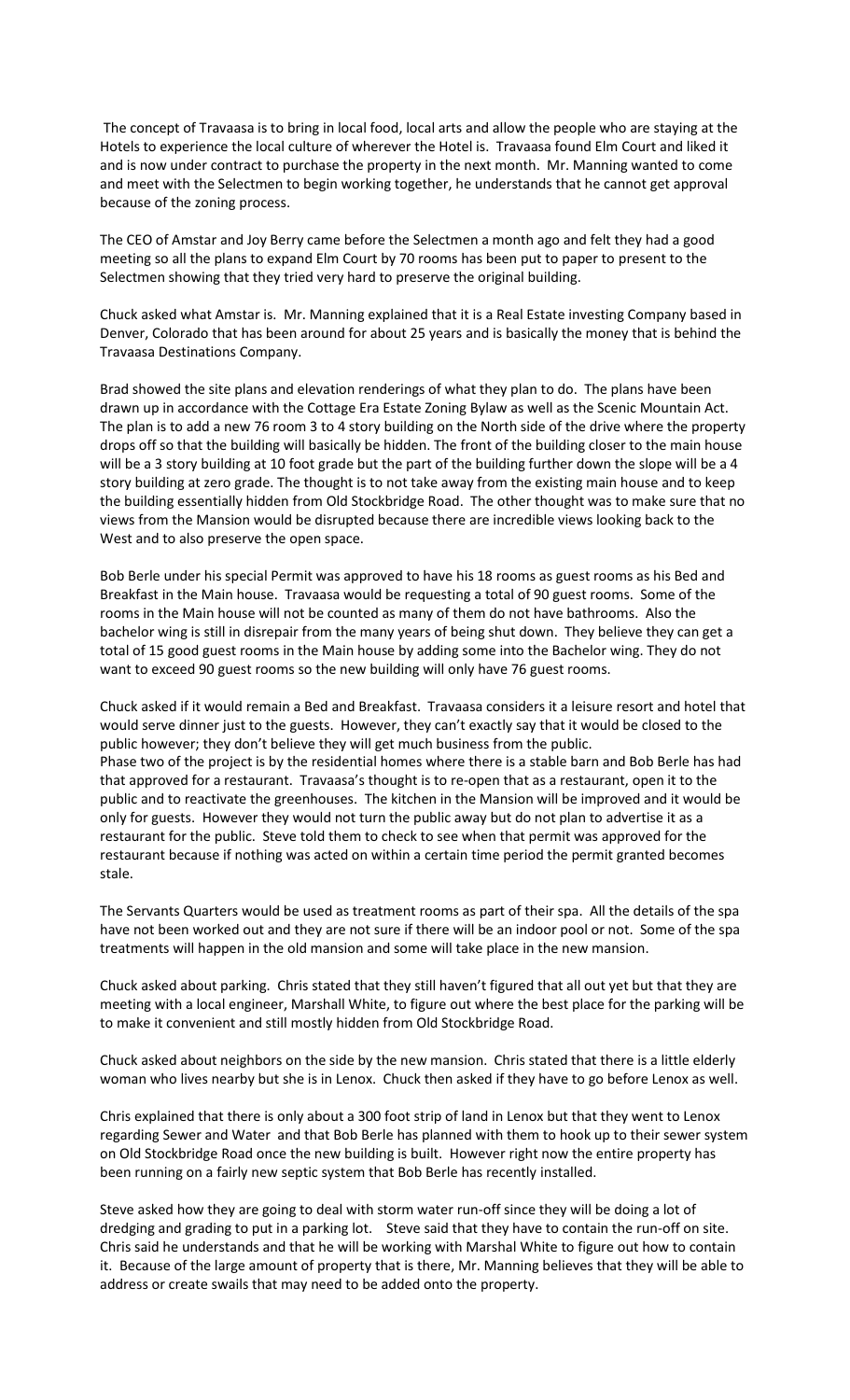When asked if neighbors would be able to see the new mansion from their homes on Rattlesnake Mountain Road, Chris stated that he didn't believe it would be that noticeable and that they do not plan to cut down many trees as they will be following the rules and regulations of the Scenic Mountain Act.

There is a 20 foot clearance on the Fire Road to make sure that the Fire Trucks can get around the property. The drawings that were shown indicated the walkway which would take you to the old Mansion where some of the rooms would be on the basement (fourth Floor) of new Mansion. Chris explained that relative to size between the two buildings the new building really isn't that much bigger. They did not want to dwarf the old mansion and it won't be that much taller when you walk out of the first floor of the old mansion into the new mansion you will be on the third floor. The hope is to keep everyone in an enclosed area especially for the winter months rather than have several smaller scale buildings around the property. They are trying to tie into the old architectural details such as the slate roof and the stone and the colors of the building in hopes that it will not be so obvious as to what is new and what is old.

Steve explained that there were some issues with the sub-division that was built south of Elm Court about 12 years ago that the Conservation had because of Scenic Mountain Act Violations, particularly color choices. He said that there are a few members on the board still now that were on then that might be sensitive to the issue.

One thing that they will need is a zoning variance granted with an exception to the 35 foot maximum height limit. They are looking at a 46 foot height to 56 foot height. Steve said that they need a variance from the Zoning Board or a change in the Bylaw which would permit an increase in the height limitations within the Cottage Era Bylaw. Steve explained that many other zoning bylaws for height limitations have been altered to also include the distance from a roadway. If a building in 1,000 feet away from the road it really makes no difference if it's 35 feet or 46 feet. It is more of a view issue with neighbors than a height issue.

Steve said that there will be a Special Town Meeting in the Fall to discuss variations and alterations of the Town Zoning Bylaws. Steve told Chris that it would be helpful to know what types of things needed to be altered or changed especially in the Cottage Era bylaw to get this project done as long as they are in agreement, that could be presented to the Town at the meeting.

Steve stated that it his own opinion that he does not like the zoning process and would much rather see better written and constructed bylaws so that the variance process would not have to happen. With an objective set of standards that the building inspector would be able to look at so that he could make a decision.

Steve said their two options are to wait until the fall to try to get an amendment or to go before the Zoning Board and take their chances with the 5 member board approving their variance.

Chris also stated that they are working with a local traffic study agency, the same person that had done the Traffic Study for Bob Berle, however Bob had done a traffic study based on weddings and special events not as a full time use. They would need to get approved for based on the Traffic Study is about 45 trips in and out per day which is about half of what Bob was approved for at 86 trips per day.

Next steps are to discuss the economics of the property and the project and then to close on the property. Once all that happens they are hoping to push forward with all the necessary permits with the Conservation Commission and the Zoning Board of Appeals and the Selectmen. They are hoping to break ground in the spring so the October meeting if that's the route they decide to go will work with the timing. Plans to open would be late 2013.

Steve said that they could come back if they decided that they wanted to discuss any amendments that they would like to make for the Special Town Meeting.

Highway Superintendent Clint Schneyer informed the Selectmen that the sealer on Town Office front steps will be taken off, sanded down and another coat of sealer will be put on them. Mike Kulig is trying to figure out how to better blend the steps. Park Street is all set. Willard Hill Jane Kasten regarding the drainage issue still on the list will get to it however moving the boulders are a challenge.

A true copy, ATTEST: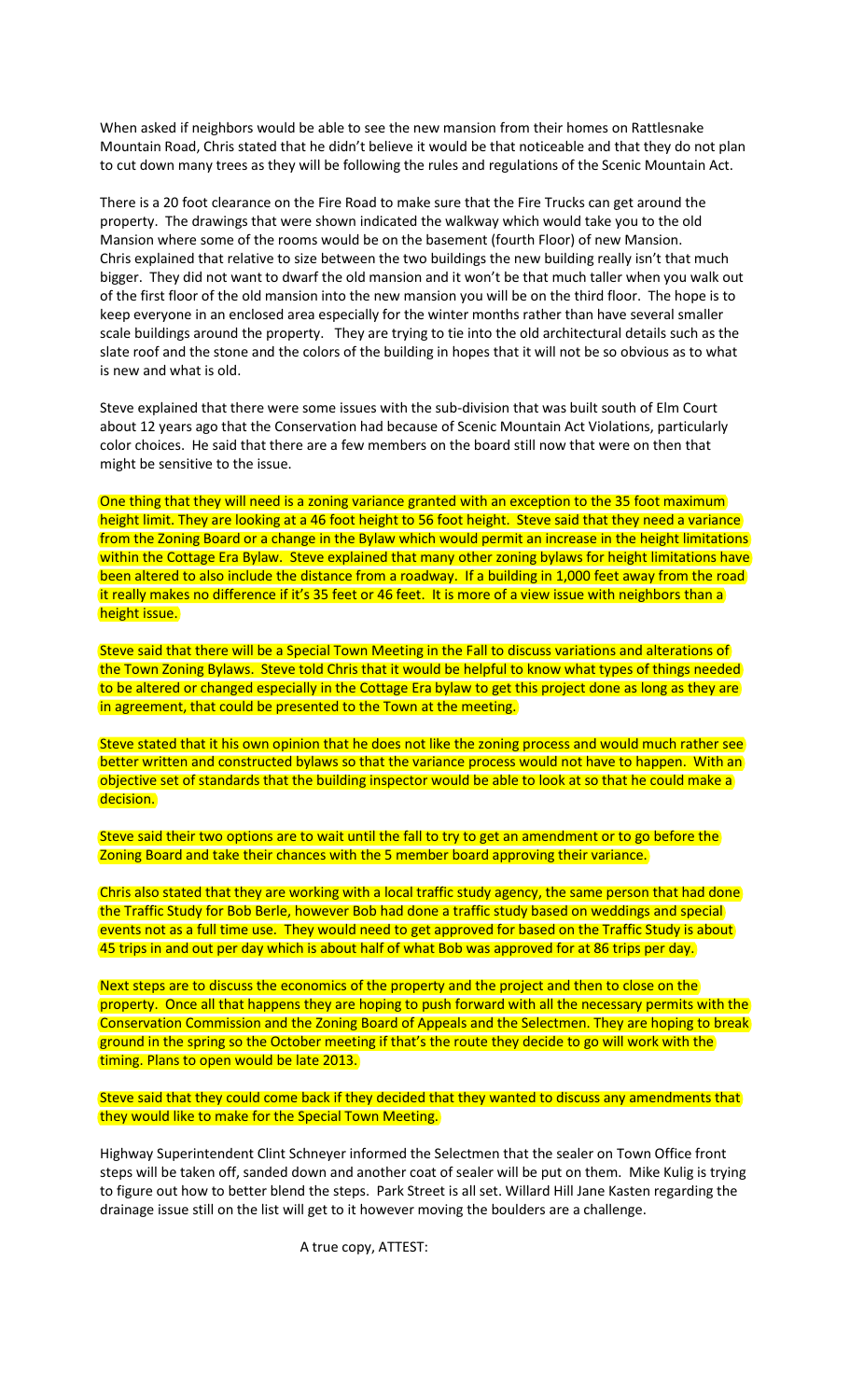## June 20, 2012

Present: Steve Shatz, Chuck Gillett, Deb McMenamy, Clint Schneyer, and Chuckie Cardillo

First on the Agenda the Selectmen signed a curb cut application for Berkshire Gas at 59 Main Street. Clint told the Selectmen that the Town Office Front Steps take off the sealer they already put on to take it off and sand it down so that they can then put another coat on. Still trying to figure it all out from last week and still don't know the status of the railing. Mike Kulig knows someone that could sandblast and paint the railings.

Deb informed Clint that there were a lot of complaints about the goose droppings at the beach. Clint said that it was all cleaned up yesterday, Tuesday June 19<sup>th</sup>. Clint said he was told not to put more sand on the beach until the Conservation says it is ok. During the summer it is their job to make sure that the goose droppings are cleaned up. Deb asked if there was summer help that could be hired to fill the gaps while they are trying to hire someone fulltime to replace Noah.

Drainage on Church Street will be done this summer. The bids for Bean Hill Road paving will be opened awarded and then they will start right away.

Next on the Agenda was to officially appoint Ernest Cardillo as Fire Chief. Deb read the report of what should be done by the Fire Chief that was written by Jim Tobin. In the first year the Fire Chief should become Fire Officer 1, Inspector 1, EMT, within the second year the Fire Chief should become Fire Officer 2, Inspector 2. Chuckie said that he is working on these classes and that the first ones will be done. He also said that the Fire Officer and Inspector 1 and 2 are new classes that the state has just come out with to make sure that all Towns are on the same page and follow the same guidelines with respect to inspecting buildings. It will make the Fire Chief a state certified Inspector which will give the Town and Inspector more authority. Also, he will need to organize the Department, establish standard operating procedures, job descriptions, departmental progression, and establish minimum training. Chuckie says that the standard operating procedures is done, working on job descriptions. Steve stated that it would be helpful for the first year to have a quarterly report to see what he has been doing. Chuckie agreed that would not be an issue. Deb said that they are looking to evaluate the position and how it goes and how Chuckie's time is spent. Deb also stated that there has been concern about incorporating Emergency Management Director into the Fire Chief position and she wasn't sure how or if that would work. Chuckie said that it would work and that it should be incorporated into the Fire Chief position because of the amount of training that needs to be done during the week and the paper work that needs to be done with regards to Emergency situations and/or grants. Any Emergency Management is tied directly to the Fire Department it makes sense to have it all in one. Chuckie said that it doesn't matter whether he is behind Chris Marsden as Deputy as longs as they are working together it makes no difference. The Fire Chief can be either one, the Deputy Emergency Management Director or the Director as long as the Fire chief was one of them. They both do the same job; it is just a title difference.

Steve suggested that Chuckie take some time and get used to everything as long as the positions are being covered. Chuckie said that he and Chris Marsden have been handling it. Steve also stated that the concerns from the public are to merge the Emergency Management Director into the Fire Chief as one job. Chuckie agreed. Steve said to come back in 6 months and let them know how everything is going and if anything needs to change within the lines of Emergency Management Director.

Steve made a motion to appoint Mr. Cardillo as our new, permanent, full-time Fire Chief. Chuck Gillett seconded the motion. The vote was Steve-Yes, Chuck-Yes and Deb – Yes.

The Selectmen congratulated Chuckie and said that they will have a contract for him starting July  $1<sup>st</sup>$ .

Deb asked Chuckie the status of the new Fire Truck. Chuckie said that they will be going to the plant in Pennsylvania the first or second week of July for a preconstruction visit. No guarantee but the Company said that we would probably have the Truck in January.

Chuckie thanked the Selectmen for their support and confidence they have with him and said that it has been a pretty smooth transition and that Jorja has helped with the transition process and has been a great help.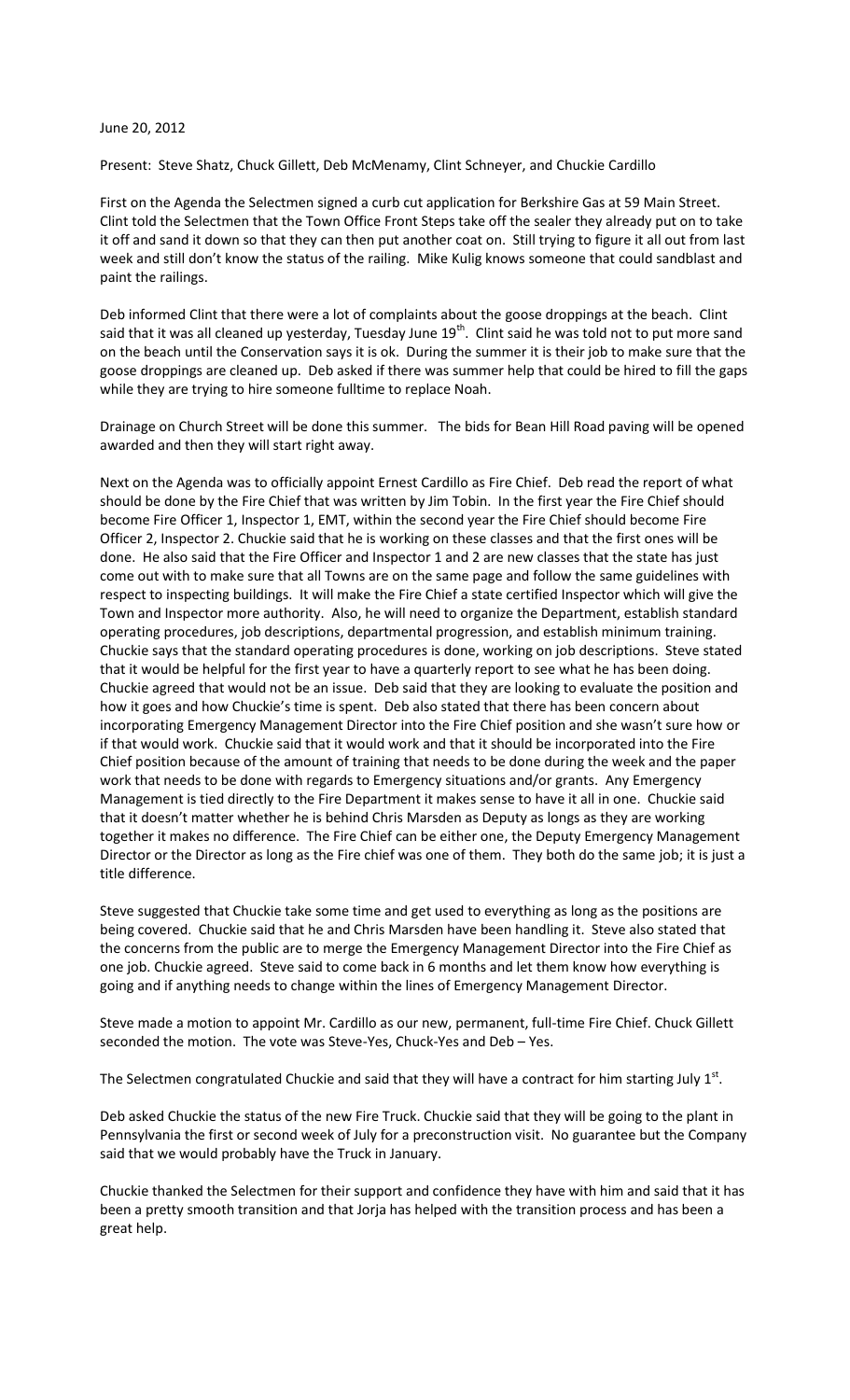The Selectmen organized for the coming year. Steve made a motion that Deb McMenamy remain Chair for another year, Chuck seconded the motion. The vote was unanimous. Steve then made a motion that Chuck Gillett be appointed Clerk, Deb seconded the motion. The vote was unanimous.

Deb requested that the Town Offices be closed from 10:45 a.m. to 1:00 p.m. on Friday June 22<sup>nd</sup> so that the Town Employees may attend the Funeral of Anna Pilling.

Deb thanked Danielle for coming in at 5:00p.m. Tuesday night after spending the morning in the hospital to make up the Agenda with the packets and instructions to run the tape recorder.

Steve wanted to give a heads up about a former member who had come in to discuss thoughts of what to do with certain positions and whether they should be elected or appointed. The Selectmen had agreed to have an Ad-Hoc Committee formed to discuss having certain positions elected versus appointed. Steve has the names that Deb suggested and he will be asking the volunteers and forming the committee of Jack Spencer, Liz Murray, Sarah Boyd, who are willing to serve on the Committee. Steve told Chuck that if he had any suggestions then to let him know. They are going to be comparing Stockbridge town positions with other Town's positions to compare as to what duties consist of and if they are elected or appointed such as Town Clerk's, Treasurer, and positions like that. It would involve a Bylaw change if it was decided to change those positions.

With no further business Steve made a motion to adjourn, Chuck seconded the motion. The vote to adjourn was unanimous.

A true copy, ATTEST:

June 25, 2012

Present: Deb McMenamy, Steve Shatz, Chuck Gillett, Pat Flinn, Cynthia Grippaldi, Tom Stokes, Nick Diller-CTSB and Jorja Marsden

Deb welcomed everyone to the meeting.

Pat Flinn and Tom Stokes from the Green Committee, along with Cynthia Grippaldi of CET informed the Selectmen of weather incentives available for properties in Town. The incentive from MassSave and CET include a no-cost home energy assessment that will identify improvements for your home. Home energy assessment needs could begin with lighting; no cost targeted sealing of air leaks and savings up to \$2,000 on approved insulation improvements. Residents could apply for MassSave 0% interest heat loan (up to \$25,000) on qualified energy efficient upgrades such as insulation, high efficiency heating and hot water heating equipment and there could be additional incentives depending on specific utility programs. The Selectmen told Ms. Grippaldi that the flyer regarding the assessments would be placed on the website and would have it available for the Second Homeowner's Meeting.

The Selectmen announced that they had organized at a meeting on June 20<sup>th</sup> and that Deb will remain Chair and Chuck will be the Clerk. Also at that meeting the Selectmen appointed Chuck Cardillo full time Fire Chief effective July 1. The following appointments were made:

| <b>Highway Superintendent</b>                                             | Clinton E. Schneyer, Jr. for one year $-2013$                      |  |
|---------------------------------------------------------------------------|--------------------------------------------------------------------|--|
|                                                                           | Veteran's Agent Laurie Hils, District Director for one year – 2013 |  |
|                                                                           | Board of Registrars Nancy Clark for three years – 2015             |  |
| Berkshire Regional Transit Authority Craig Berger for one year – 2013     |                                                                    |  |
|                                                                           | Zoning Board of Appeals Thomas Schuler for five years $-2017$      |  |
| Berkshire Cty. Reg. Planning Marie Raftery - Alternate for one year -2013 |                                                                    |  |
| <b>Conservation Commission</b>                                            | George Shippey for three years-2015                                |  |
|                                                                           | Ronald Broucker for three years-2015                               |  |
| Council On Aging                                                          | Diane Sheridan for three years - 2015                              |  |
| <b>Community Preservation</b>                                             | John H. Spencer for one year $-2013$                               |  |
|                                                                           | David Hellman for one year-2013                                    |  |